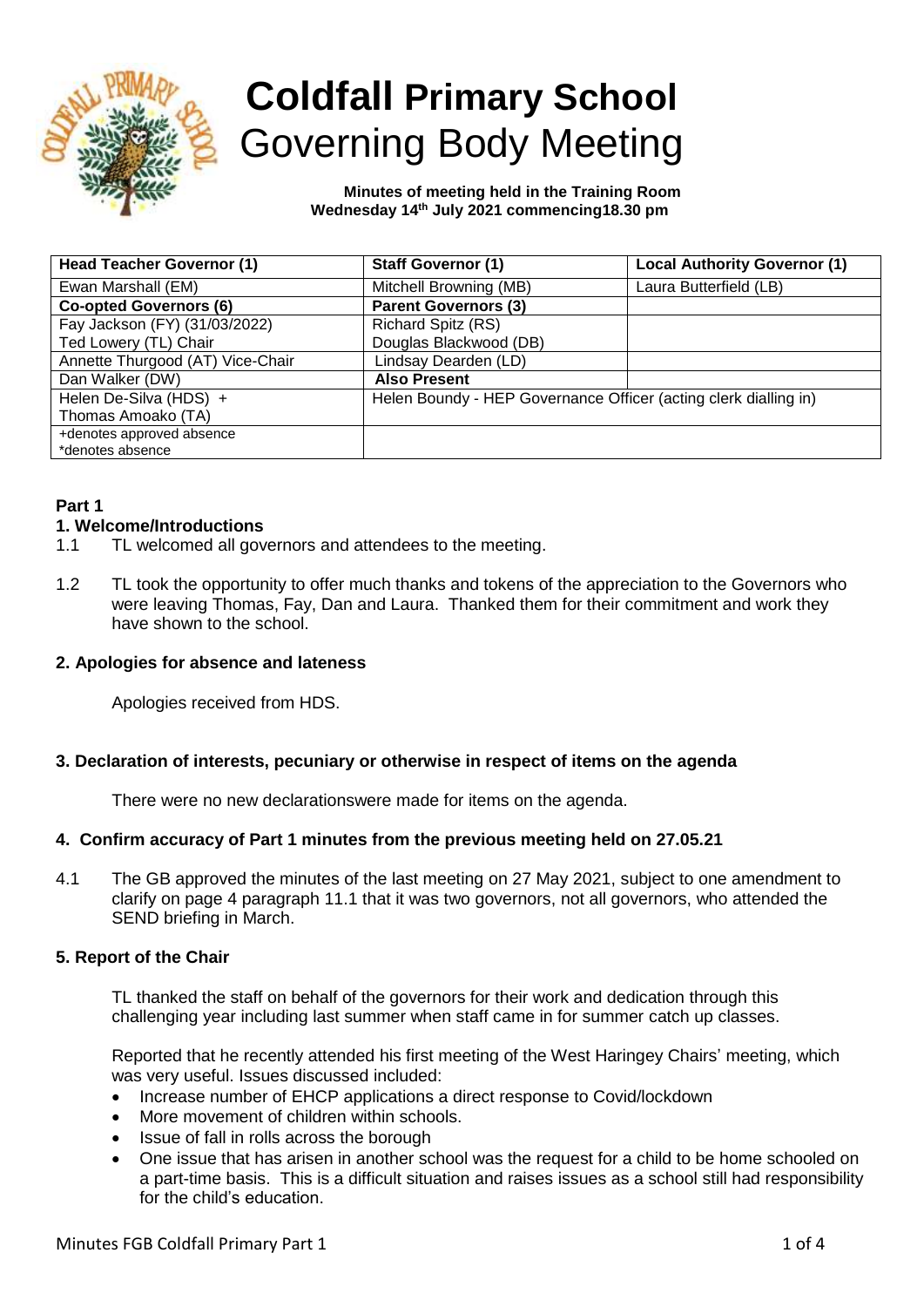TL noted that the repairs need to be made to the roof and to the boiler.

The governing body needs to recruit new governors.

A new KSCIE document has been released and will be effective from September 2021: TL recommended that if governors had time they could review this document.

# **6. Report of the Head Teacher – including SLT/YTL reports**

- **6.1** The GB noted that the report has been circulated ahead of the meeting and the following highlights were noted:
	- Health and Safety. The recent Covid guidance from the DfE is considerably shorter now only 15 pages. The main points are that there will no longer be bubbles, schools are no longer expected to do contact tracing and measures of control are significantly scaled down.
	- Remote education has to be ready and there maybe localised lockdowns in future. As far as the school is concerned, we shall continue as we are until the end of term, with staggered start/finish times, children will still be in their bubbles. The only real difference is that Year 6 will complete their leavers' show. It is the last thing that we can offer the children before they leave the school. Parents have the option to come.
	- More significant questions are around how the situation will be in September. At the recent NLC meeting consensus was no one will continue with bubbles though most are continuing with staggered start/finish times. Everyone is aware that the situation could rapidly change. Planning to be fully open in September but also have plans in place to continue as we are. The school will tell families to be ready for plans to change.
	- Well-being: a recent conversation with the Educational psychologist discussed the rise in EHCP applications and the rise in anxiety of both children and their parents. A small number of children are still not attending school due to anxiety. The school's capacity to meet their needs is limited and we need to do better if we can. Children's anxiety is becoming more prevalent and staff are concerned about it.
	- EM noted that tangible data is needed, but it is clear that some year groups need more support like Yr3.
	- BAME The new DHT will focus on this area. 60% of behaviour issues are linked to BAME children: we need to drill down why this is the case and for it to be at the centre of our thinking.
	- SDP Long and short version has been shared with governors. HT outlined details of the new curriculum that is to be implemented. The International Primary curriculum fits what we want to deliver. Teachers can now clearly see what has happened before and what happens next in a subject area. It is in line with Ofsted expectations and provides teachers with the resources to better interpret and connect learning. School will not be using the HEP curriculum, as we feel it is more of a secondary curriculum than primary and it is not yet completed. Governors raised questions on the application of the new curriculum:
		- $\circ$  When will this curriculum start? EM: September 2021, we are not going to overcomplicate it, see how it works and then modify if necessary as we go along.
		- o What training has been done with staff for this new curriculum?
		- $\circ$  EM: They do not need additional training. It is a very logical curriculum, which provides linkage. Shows what good geography looks like etc. There are practical resources on the website and the interface. In time we will look at how we link it to English, how our core texts will fit with it. Staff are very positive about it and it is a good time to introduce it and embed it. o Is it a new Curriculum?
		- EM: No it has been around for a long time and is Ofsted compliant. We have spoken to other schools that have used it.
		- **6.2** There was some discussion of the subject lead and YTL annual reports. Governors requested in future could all such reports be presented in a standard format.

# **Action: Subject leads to provide future reports on a standard template.**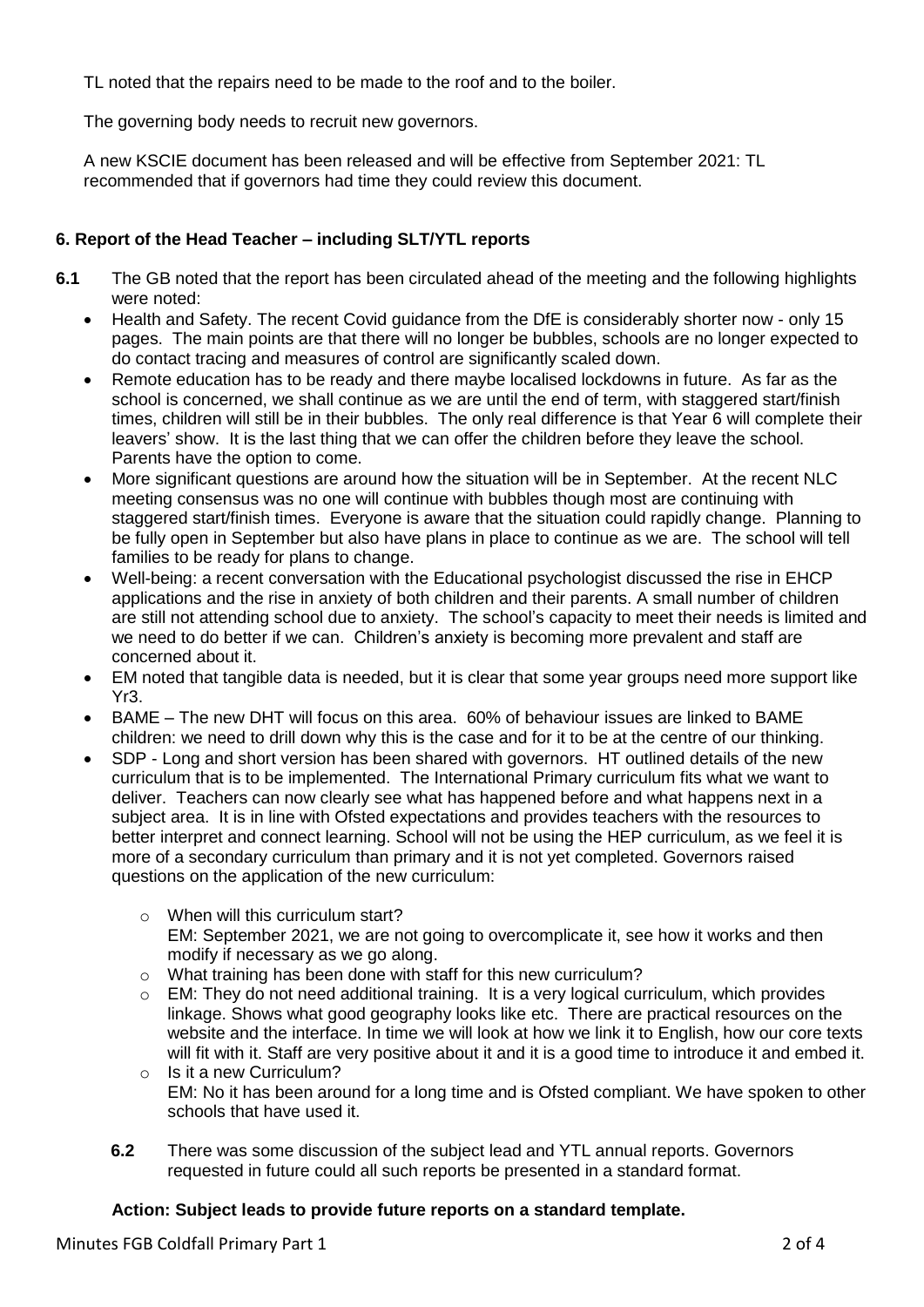**6.3** TL thanked the Headteacher for the update. EM thanked the governors for the support they have given the school this year and to the teachers who have shown utter commitment and love for the children. We are very lucky to have the staff that we have and noted that some children have found the disruption to their learning very difficult to manage.

## **7. Reports of Committees**

## **7.1 Teaching and Learning.**

The Chair of Committee (RS) presented highlights from meeting held on the 9 June 2021 though most items have been covered in the Headteacher's report the following was noted:

- Some year groups are doing well, though others are struggling, notably Year 3.
- Have been some teething issues with the national tutoring programme; it is going well though the absence of data from it is an issue. DW asked who are the tutors? HT replied that they are private tutors; one is former parent who has qualified as a teacher. Another is a SEND specialist. Governors noted their concern regarding the impact of being with the tutor will have on the children. Is it helping them by taking them away from learning with their class to sit with a stranger?
- New ECT is starting in September, will look at an early career framework for them how to provide a consistent approach to supporting them and build their skills, knowledge and understanding.

## **7.2 Finance and Site, Health and Safety.**

The Chair of Committee (TL) presented highlights and the following was noted:

- The minutes from the meeting held on the 17 June 2021 have been circulated with the papers for this meeting.
- Budget figures do not mean very much at this point so early in the financial year. There is currently a modest surplus forecast.
- LD has the accounts for the Trust in hand and this is progressing.
- It was decided that revision of charges for the breakfast club and afterschool club will be reviewed later in the year with the accurate fingers to enable full consideration to be made. The school SBM will prepare these.
- The new boilers have no timer or thermostat on them, which is not an issue at the moment but will become one in the winter. LBH will send an engineer to look at this.
- Roof over the kitchen serving area and Block 3. Together with the School's SBM and site manager TL met with LBH's project manager on 9.6.21. The project manager made positive promises regarding getting the tender for this project started. Two tenders have been submitted but we have not heard back from LBH. The school's SBM has been chasing. The lead-time is short, as the work must be completed by 31.08.21. We will continue to chase the LA. Any works done will not block the entrance and affect the summer clubs.
- After the heavy rain on Monday meant the roof leaked more and the wall was sopping wet.
- The barriers for parking places in Everington Road were recently removed by the residents but the school moved them back again.

## **8. Equalities**

There was nothing to report regarding this item.

## **9. New Admissions**

Current figures show the school is mostly full. However, the nursery is an area for concern, there is less demand. There is more competition locally for example the new nursery at the top of Tetherdown which offers all year round care.

There appears to be less demand for after school clubs and the income from this source is important. Some parents are certainly feeling less secure and cutting back on these extras.